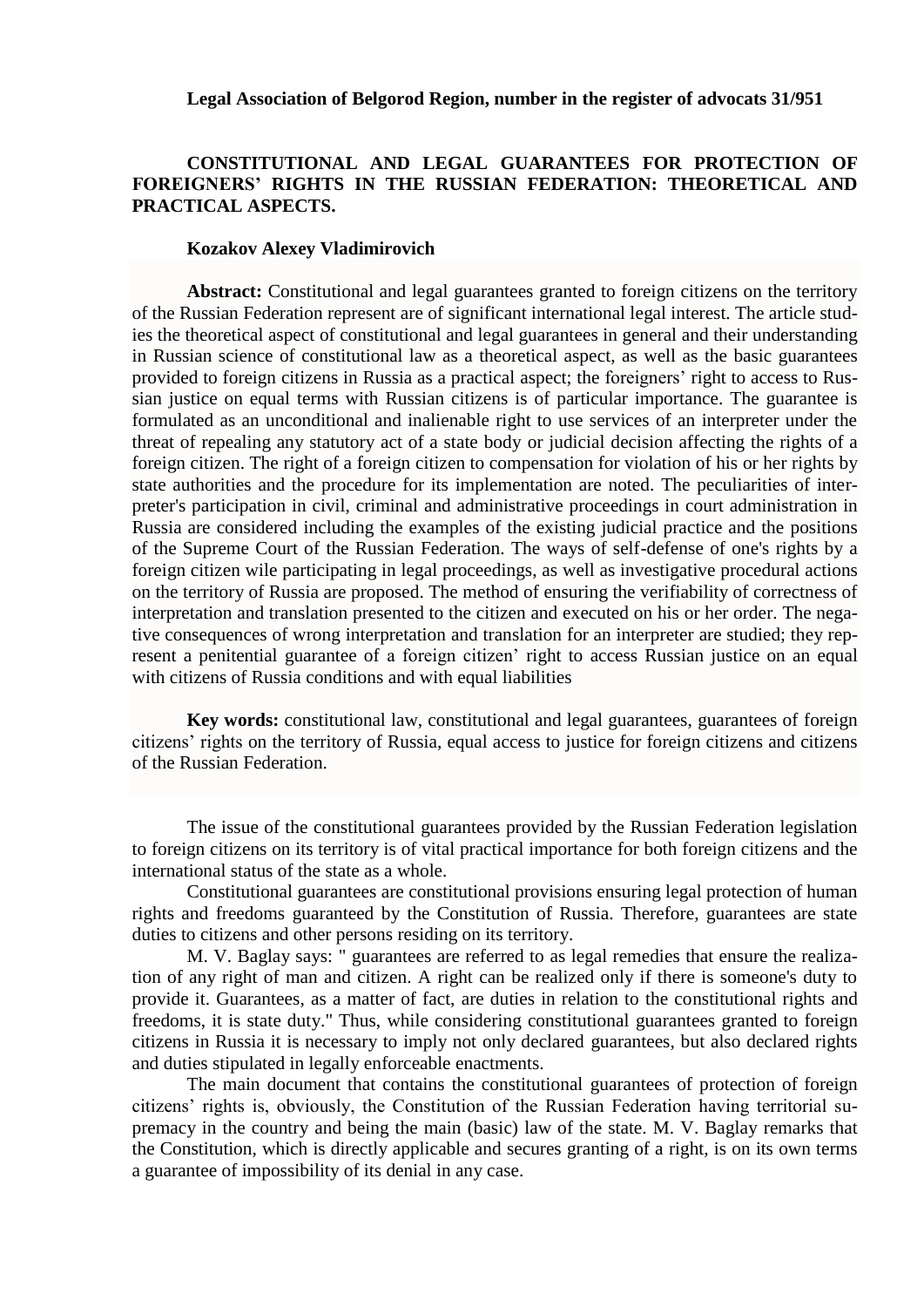Russian constitutional law one can see the difference between the forms of stipulating guarantees. M. V. Baglay noted that some of the rights are set declaratively by means of wording "everyone has the right...", others are determined and formulated as a guarantee – " freedom of the media is guaranteed...", still others sound as the object of protection of the law or state "the right to property is protected by law...". It should be noted that the difference in wording shall not in any way derogate the recognition, preservation or protection of certain rights, as well as provision of certain guarantees.

However, from the linguistic point of view the word "guaranteed" sounds more powerful in Russian language and its application is determined by different mechanisms of providing the opportunity proposed by state. Thus, Article 43 of the Russian Constitution it is noted that preschool and basic general education is "guaranteed", while everyone "has the right" to obtain higher education. In this example M. V. Baglay points to the relationship with a sufficient number of preschool and basic educational establishments in the Russian Federation and the apparent inability of the state to provide such affordable higher education.

It is possible to agree with this statement only in part, since the Constitution of Russia does not allow raising the issue of implementation of the provided guarantees depending on national economy, foreign policy and other provisions of the state. Judging by the analysis of the Russian legislation it is possible to make the reasonable conclusion that the guarantees and rights that are defined as "protected by the state" or "under the protection of law" are secured by special law with the detailed regulations of the procedure of their implementation and ways of protection, for example, the guarantee of protection of the right to labour captured in the Article is regulated in detail by the codified act – the Labour Code of the Russian Federation.

It is also necessary to pay attention to the wording "citizen" and "every" in the text of the Russian Constitution. The provisions containing "every" in the hypothesis would be applicable to any person on the territory of the Russian Federation including foreign citizens. It is provisions with the hypothesis "every..." that capture fundamental human rights and freedoms in Russia.

Part 3 of Article 62 of the Constitution of the Russian Federation stipulates that in the Russian Federation foreign citizens have rights and bear duties equally with citizens of the Russian Federation except for cases defined by Federal Law or International Treaty of the Russian Federation.

A special legally enforceable enactment regulating the rights of foreign citizens is Federal Law of 25.07.2002 № 115-FZ "On the legal status of foreign citizens in the Russian Federation". The term "foreign citizen" under part 1 of Article 2 of the abovementioned law means "a person who is not a citizen of the Russian Federation and has proof of citizenship (nationality) of a foreign state."

The basic general legal guarantees provided to foreign citizens by the Russian Federation are the guarantees of observance and protection of human rights and freedoms, possibility of self-protection of their rights by any means not prohibited by law (including self-help), international protection of human rights and freedoms, the right to demand compensation of harm caused by actions (or inactions) of state bodies and officials, inadmissibility of cancellation or restriction of human rights and freedoms.

Judicial guarantees include procedural safeguards of subjection to a jurisdiction, the right to qualified legal assistance in a foreign language chosen for a foreign citizen, the presumption of innocence, the prohibition on reconviction for the same crime, the invalidity of illegally obtained evidence, the right to appeal the sentence to a higher court in the procedure established by Federal Law, as well as the right to plead pardon or commutation, the guarantee against selfincrimination, the protection of victims of crime and abuse of power are provided by the state etc.

As it is noted by Barkhatovoy E. Y. in the commentary to the Constitution of the Russian Federation, on the territory of Russia being under the local national law foreign citizens do not break legal relationship with their own states while retaining certain rights and burden of some duties as citizens. That is why foreign citizens are assigned with some duties of Russian citizens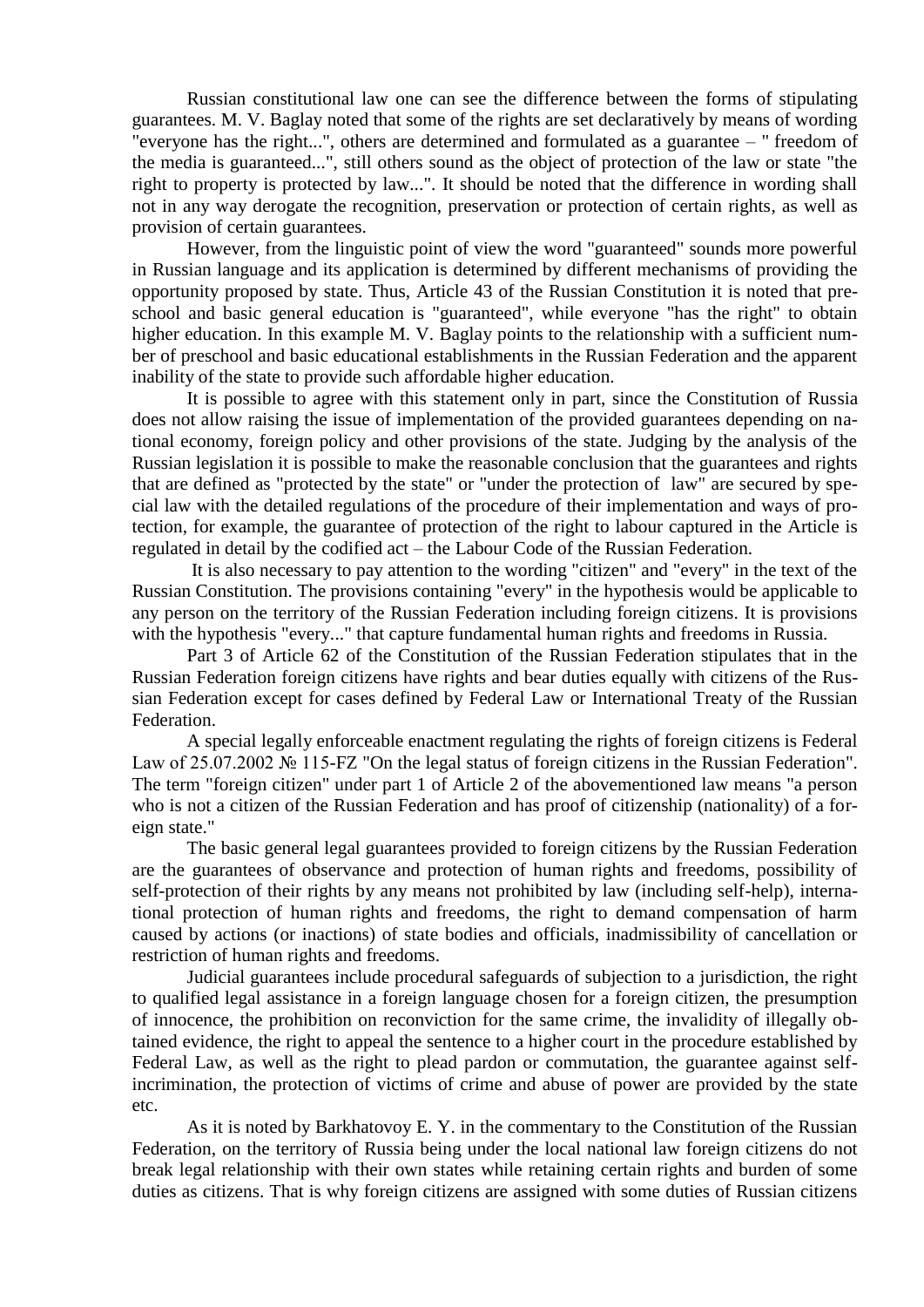(for example, the duty of military service) and are not given individual rights (due to their nature) provided exclusively to Russian citizens (e.g. the right to be elected or appointed to certain positions - judge, prosecutor, notary, etc., the right to participate in referendums, etc.). Also a number of special rules are set for implementation of the right to labour in the case of foreign citizens, as well as in terms of social welfare, stay on the territory of Russia, procedure of bringing to administrative and criminal liability.

It is necessary to note that there are special regulations of Russian legislation established for specific groups of foreign citizens in Russia: diplomats enjoying diplomatic immunity, consuls, members of crews of foreign ships and aircrafts, etc.

Here Barkhatova E. Y. remarks that the Russian Constitution does not bind the application of equality between aliens and nationals and the principle of reciprocity, which is implemented in Russia regardless of whether such regime is used by foreigners in the relevant foreign country, which means by Russian citizens.

At the same time, if in a foreign country restrictions of rights and freedoms are applied only to Russian citizens, unlike other foreigners, i.e. they are discriminatory, the government of the Russian Federation can apply the act of retorsion. Retorsion - retaliatory restriction determined by the Government of the Russian Federation in respect of property and personal nonproperty rights of citizens and legal entities of those states, which has special restrictions on the property and personal non-property rights of Russian citizens and legal entities. The act of retaliation is applied for a certain period. The Government can also raise the issue of the application of retorsion if in the process of legal investigations the cases of discrimination of Russian citizens are found out. At the same time, if the act of retorsion is adopted, the court shall deny the protection of subjective rights of citizens who the act of retorsion is applied to. In order to apply the act of retorsion it is necessary to prove the fact of wrong-doing as regards the interests of the state as a whole but not particular individual.

Special legally enforceable enactments regulating the process of foreign citizens' participation in activities of society and state settle a number of procedural guarantees as regards the observance of the principle established in paragraph 3 of Article 63 of the Russian Constitution, namely equality between aliens and nationals of the Russian Federation (with legal exceptions).

In the context of constitutional and legal guarantees of foreign citizens in the Russian Federation the guarantees associated with the language barrier in the field of criminal and administrative prosecution and participation in judicial proceedings in general are of particular concern.

Part 2 of Article 26 of the Russian Constitution provides for the right of every person to use his or her native language or the language chosen for communication, education and creativity.The procedure of participation of Russian citizens and foreign citizens in the life of state and society in the most meaningful and important areas is regulated by special codified acts such as the Civil Procedural Code of the Russian Federation, the Russian Federation Code of Criminal Procedure, the Code of Administrative Offences of the Russian Federation, Administrative Procedure Rules of the Russian Federation.

As stated above in the Russian Federation the most common problem for foreign citizens is the language barrier.

Codified laws, which regulate the participation of citizens of both Russia and other states in the proceedings in judicial and other governmental bodies, provide special rights for foreign citizens.

So the judicial proceedings in courts of general jurisdiction within civil trials with participation of foreign citizens are covered in Section V where Article 398 specifies equal legal status of foreign citizens and citizens of the Russian Federation. The law imposes limitations on determining the jurisdiction rules of disputes; it is allowed to use agreed jurisdiction except in specified cases involving state interest of the Russian Federation including the protection of state secrets, as well as the disputed real property, special order of proceedings etc.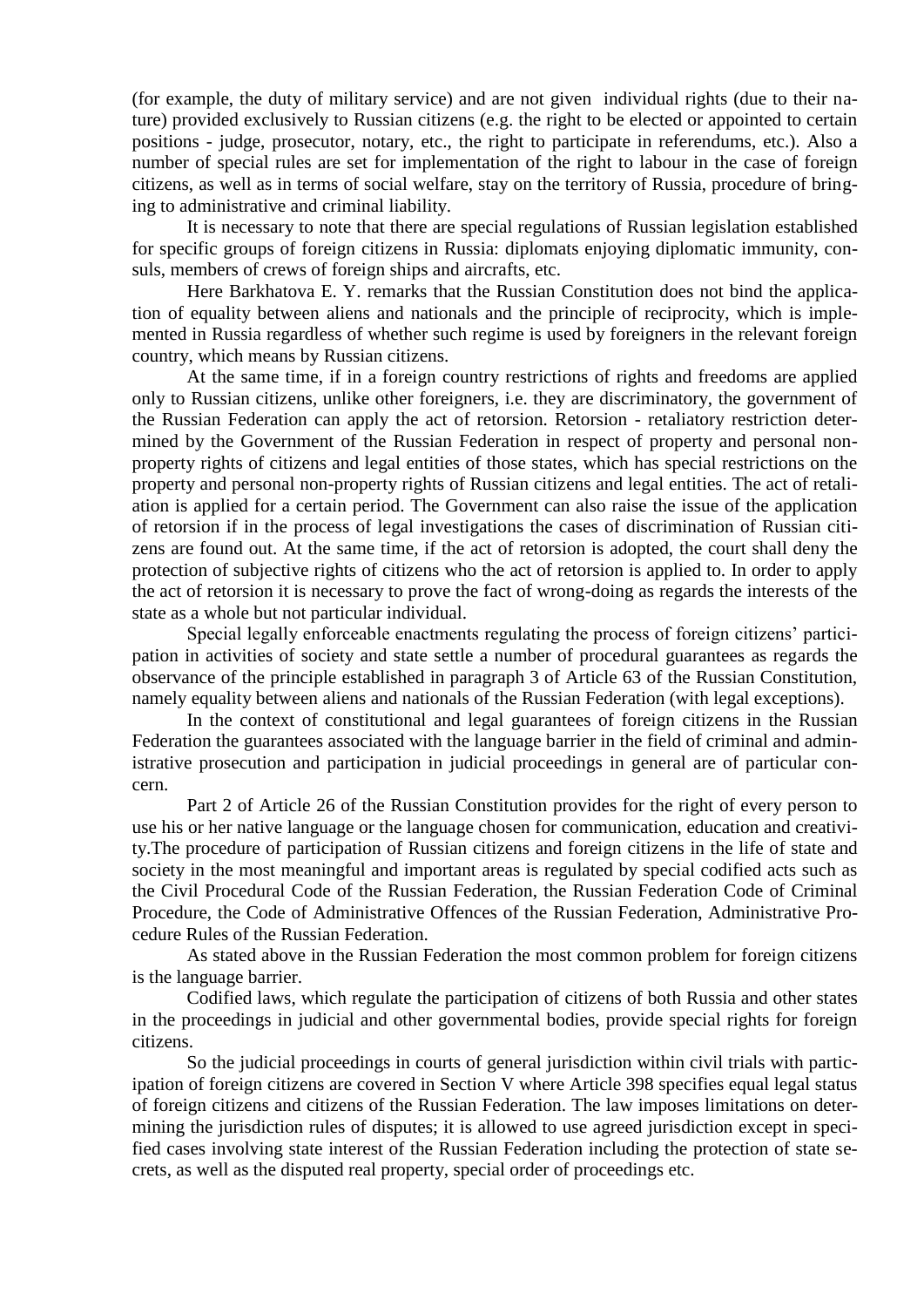Article 9 of the Civil Procedural Code of the Russian Federation establishes the guarantee provided to persons involved in the case and not speaking the language, which is used in civil proceedings, to give explanations, decisions, speak, present petitions and file lawsuits in their native language or in any freely chosen language of communication, as well as use services of an interpreter. The interpreter is involved in the proceedings simultaneously and jointly with a person, who uses his or her services, including the proceedings at closed court sessions. The significance of the interpreter's status and guarantee of the correctness of interpretation are set in Articles 16, 18, 19, 20 of the Civil Procedural Code of the Russian Federation defining the ability to withdraw (to dismiss) the interpreter interested in the outcome of the case. The basic guarantee of the correctness of interpretation is the criminal liability of the interpreter for intentionally wrong interpretation according to Article 307 of the Criminal Code of the Russian Federation providing punishment up to imprisonment for a term of five years. The interpreter gives a receipt proving his or her recognition of the liability before he or she starts interpreting. In addition, Article 162 of the Civil Procedural Code of the Russian Federation grants the right to the interpreter to make comments about the accuracy of interpretation, which shall be entered in the court records that are made throughout the process. All stated explanations, arguments and comments are entered into the court records, which allow restoring the progress of the process in the future ensuring the verifiability of interpretation and judicial decisions in general.

Apart from that, civil procedure law contains no prohibition on audio recording within the judicial process with technical means of the persons participating in the case. It is necessary to make audio records to ensure verifiability of the correctness of interpretation. According to court practice notification procedure of making audio records is adopted, that is, before starting audio recording it is recommended to inform the participants and the court about this fact in order to legitimize the records in the future. These records can be used not only to check the compliance of the interpretation to the position expressed by a foreign citizen, but also to challenge the contents of the trial record. Here it is expedient to send a copy of the recording on the tangible medium to the court along with the submission of remarks regarding the trial record.

Similar guarantees of eliminating the language barrier is provided to foreign citizens in criminal procedures and legal procedures on administrative offences except for the fact that in these procedures interpreter's participation is provided free of charge for an indigent person at state expense necessarily at the request of the person.

The status of the interpreter in criminal procedures is defined in Article 59 of the Russian Federation Code of Criminal Procedure. The interpreter can be involved by either court or on the basis of the crime investigator's decision.

The constitutional right to choose the language for communication is enshrined in Article 16 of the Russian Federation Code of Criminal Procedure, "the participants of criminal proceedings who do not speak or are not proficient in the language, in which the proceedings are conducted, in a criminal case must be clarified and secured of the right to make statements, give explanations and testimonies, present petitions and file lawsuits, get acquainted with the materials of the criminal case, testify in court in their native language or another language they speak, as well as receive interpreter's assistance free of charge in the order established by this Code." Moreover, the right to receive interpreter's assistance free of charge is provided to any participant of the process including the suspect, accused, civil plaintiff, defendant, victim and witness.

It should be noted that identification of the need for the involvement of an interpreter to participate in the proceedings is conducted in Russian at the beginning of procedures. So it is necessary to declare the need for interpreter's involvement immediately after the start of the process in any available way. Any investigational or procedural action, which is taken against a foreign citizen not knowing the language, in which the proceedings are conducted, automatically eliminates the legitimacy and the validity of the results obtained in the course of such event.

Violation of the rule regarding the language of the proceedings including the failure of providing a foreign citizen with the possibility to use services of an interpreter at court session implies the unconditional cancellation of any legal act or act of public body affecting the right of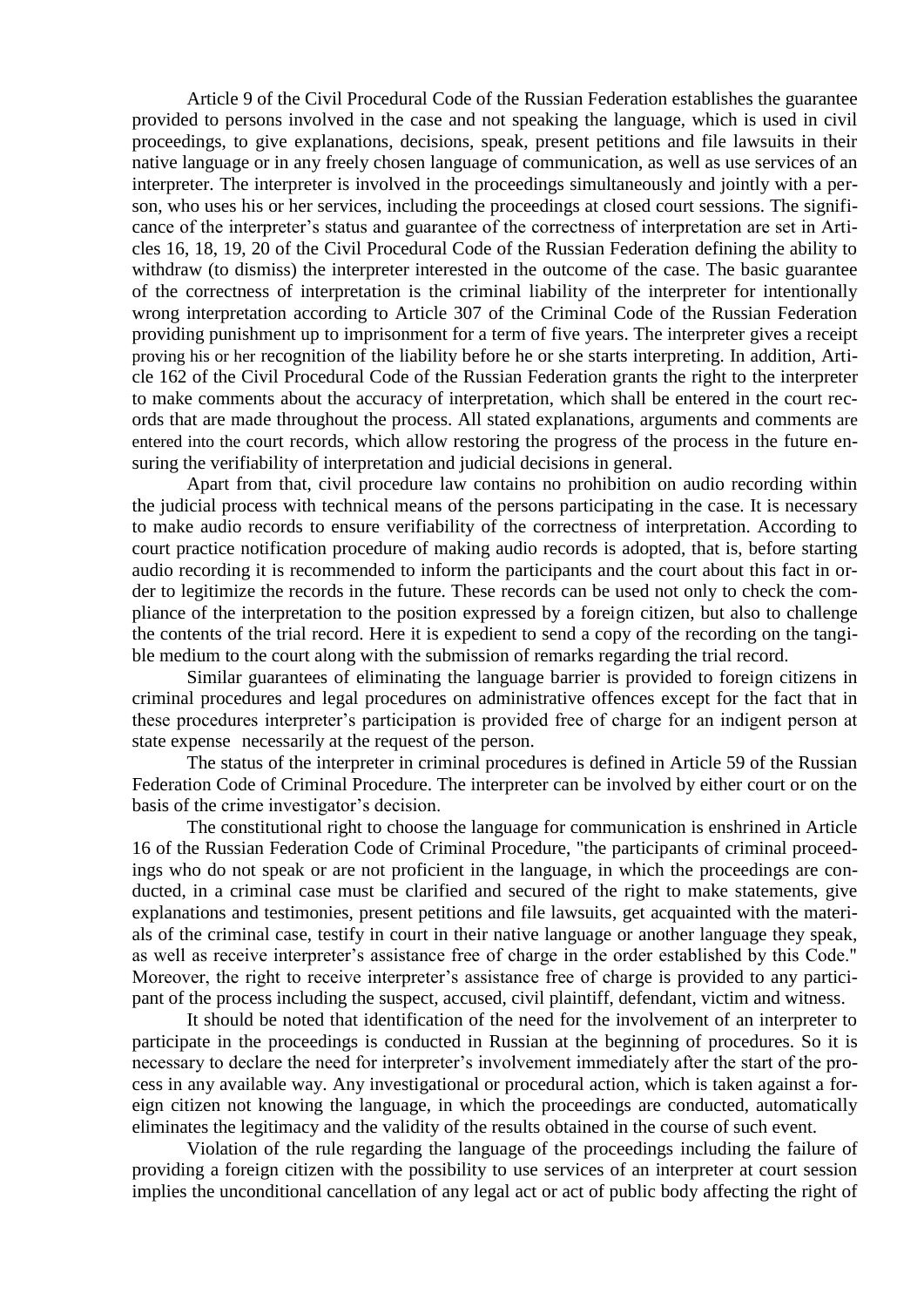a foreign citizen in any way (Article 330 of the Civil Procedural Code of the Russian Federation, 389.17 of the Code of Criminal Procedure, 25.10 of Administrative Offenses Code of the Russian Federation, 310 of Administrative Procedure Code).

Part 2 of Article 24.2 of Administrative Offenses Code of the Russian Federation provides for the right of foreign persons participating in the proceedings and not speaking the language, in which they are conducted, to make statements, give explanations, present petitions and recusations, file lawsuits in their native language or another language freely chosen by the above persons for communication, as well as use services of interpreter. The status of an interpreter is defined in Article 25.10 of Administrative Offenses Code of the Russian Federation. However, it should be noted that the interpreter's liability in legal proceedings on administrative violations is administrative, but not criminal. The most severe punishment for intentionally wrong interpretation is a monetary fine. In this case the inadequacy of the legal warranty of interpreter's honesty is obvious in the context of equal access to justice for both foreign citizens and citizen of Russia. However, legal proceedings on administrative violations (as in all other types of proceedings) provide for the right of any person participating in the case to involve an interpreter on a fee-paid basis at his or her own expense. Involved thus interpreters should have more credibility among foreign citizens – participants of the proceedings.

In any case, the establishment of intentionally false interpretation is the ground for cancellation of any final decision of a public body or court under Article 25.10 of the Administrative Offenses Code of the Russian Federation.

The status of an interpreter in administrative proceedings under the Administrative Procedure Code is enshrined in Article 52 of the Administrative Procedure Code, where the provisions are made as regards criminal liability for intentionally wrong interpretation, which is a sufficient guarantee of observance of the constitutional principle of equal access of both a citizen of the Russian Federation and a foreign citizen to the administration of justice because tough criminal and legal consequences of the deliberately wrong interpretation together with the provisions of Article 310 of the Administrative Procedure Code of RF, which establish the unconditional basis for cancellation of any act due to violation of the rights and safeguards associated with the correct interpretation indicate sufficient protection of a foreign citizen in this aspect.

Thus, the main constitutional judicial guarantee for the protection of foreign citizens' rights on the territory of the Russian Federation, which determines the access to justice and participation in judicial proceedings on equal terms with citizens of the Russian Federation, is firmly articulated in the legislation system.

Court practice also supports the arguments about the illegality of the judicial decisions made in violation of the rules concerning the language of court proceedings in respect of violation of foreign citizens' right to use services of an interpreter.

Thus, Bulletin No. 7 of the Supreme Court of the Russian Federation for 2010 according to the materials of the Court order of the judicial panel of the Supreme Court of the Russian Federation dated 10.12.2009 No. 66-О09-219 clarifies that failure to provide an interpreter at the court session (on reasonable grounds and necessity) is violation of the right to defense, which, in turn, leads to unconditional cancellation of the judicial act – decision (resolution). This position of the courts is in conformity with international covenants and agreements including the provisions of the European Convention for the Protection of Human Rights and Fundamental Freedoms, which the Russian Federation is a party of.

In paragraph 9 of the Resolution of Plenum of the Supreme Court of the Russian Federation of 31.10.1995 N 8 "About some issues of application of the Constitution of the Russian Federation by courts in the administration of justice" it is clarified that the right to use his or her language is prescribed in part 2 of Article 26 of the Constitution of the Russian Federation. Due to this constitutional provision and in accordance with the provisions of part 2 of Article 9 of the Code of Civil Procedure of the Russian Federation, part 2 of Article 18 of the Code of Criminal Procedure of the Russian Federation, part 2 of Article 24.2 of the Code of Administrative Offences of the Russian Federation the court is obliged to explain and provide the persons involved